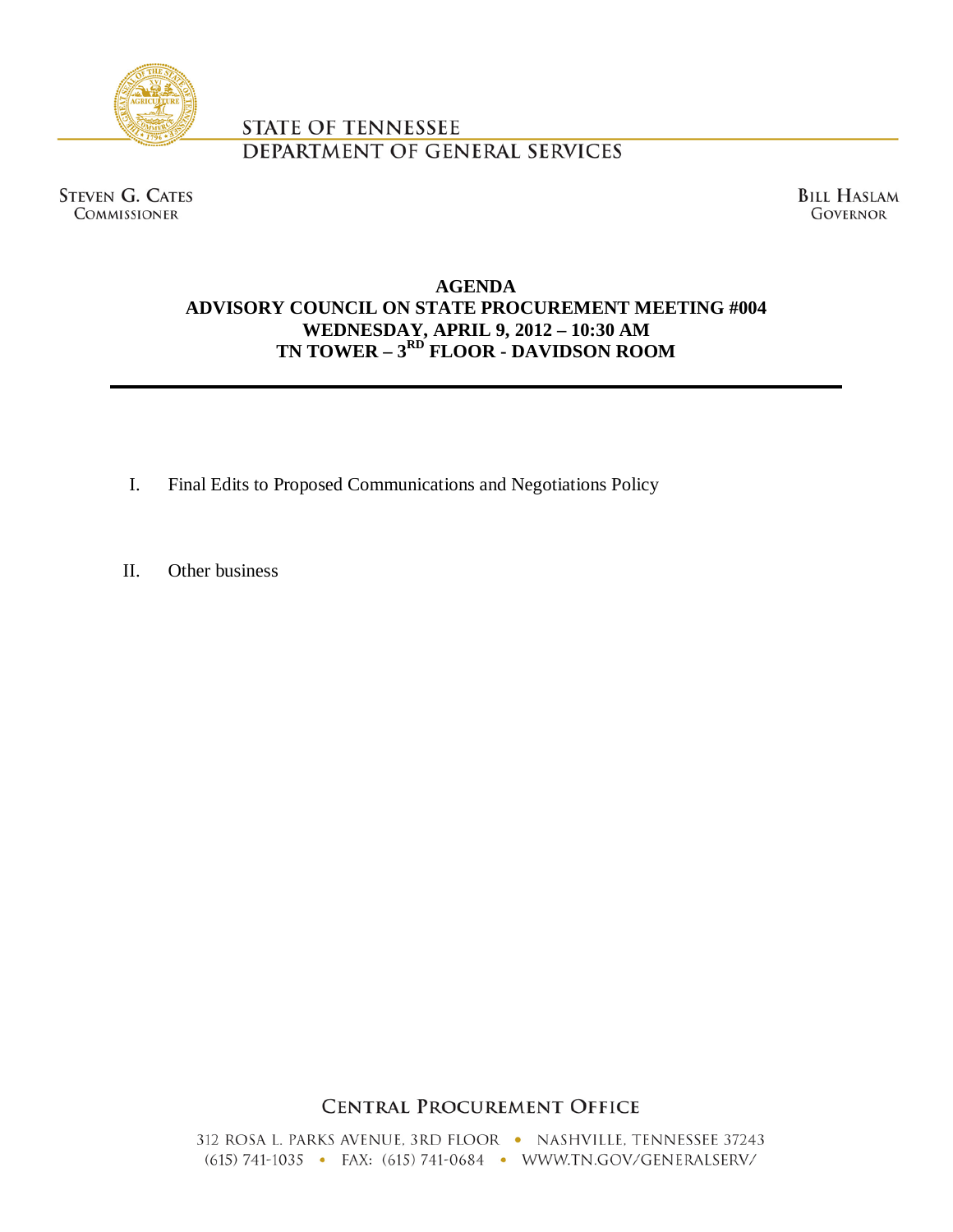

# **STATE OF TENNESSEE** DEPARTMENT OF GENERAL SERVICES

**STEVEN G. CATES COMMISSIONER** 

**BILL HASLAM GOVERNOR** 

## **MINUTES ADVISORY COUNCIL ON STATE PROCUREMENT MEETING #003 WEDNESDAY, MARCH 28, 2012 – 1:00 P.M. TN TOWER – 3RD FLOOR – CHEATHAM ROOM**

Members in Attendance:

Jessica Robertson, Sondra Howe, Kelly Smith, Buddy Lea, Jason Mumpower, Melissa Kmiecik, Hugh Holt, Jay Garrison, Steve Hillis

## Others in Attendance:

Steve Cates, Melinda Parton, Thad Watkins, Mike Perry, Toni Stuart, Marcy Damon, James Reyes, Shay Oliphant, Charlotte McKinney (State of Tennessee); Paul Krivacka, Adams and Reese, LLP, and public attendees

**Call to Order:** Jessica Robertson, Chief Procurement Officer and Advisory Council on State Procurement Chairman, officially called the meeting to order. She recognized that a quorum of members was present.

**Minutes from January 18, 2012 Meeting:** Jessica stated that the minutes from the January 18, 2012 meeting had been sent to all Advisory Council on State Procurement (Advisory Council) members for their review and approval. A motion was made by Buddy Lea, Assistant Commissioner, Department of Finance and Administration, and seconded by Jason Mumpower, Executive Assistant to the Comptroller, to accept the minutes as submitted. All members voted in favor – none opposed.

**I. Proposed Communications and Negotiations Policy Change**: Jessica thanked the subcommittee members who met on Friday, March 23, 2012, to review and discuss the Communications and Negotiations policy (Policy). She stated that this Policy was crafted to clarify and negotiate pricing as well as the technical side of proposals (including RFPs). The subcommittee recommended some changes to the Policy that are shown in red on Attachment I.

Jessica opened the floor for discussion of the proposed Policy. Jason Mumpower said that he had prepared some comments on the Policy and distributed copies to Advisory Council members (Attachment II) for their review. He stated that most of the comments were self-explanatory. He asked everyone to note the fourth comment box on the document (Comment WU4) and mentioned that the same comment was cited several times further down in the document as well. Tennessee Code Annotated 4-56-105(5)**CENTRAL PROCUREMENT OFFICE** 

312 ROSA L. PARKS AVENUE. 3RD FLOOR · NASHVILLE. TENNESSEE 37243 (615) 741-1035 · FAX: (615) 741-0684 · WWW.TN.GOV/GENERALSERV/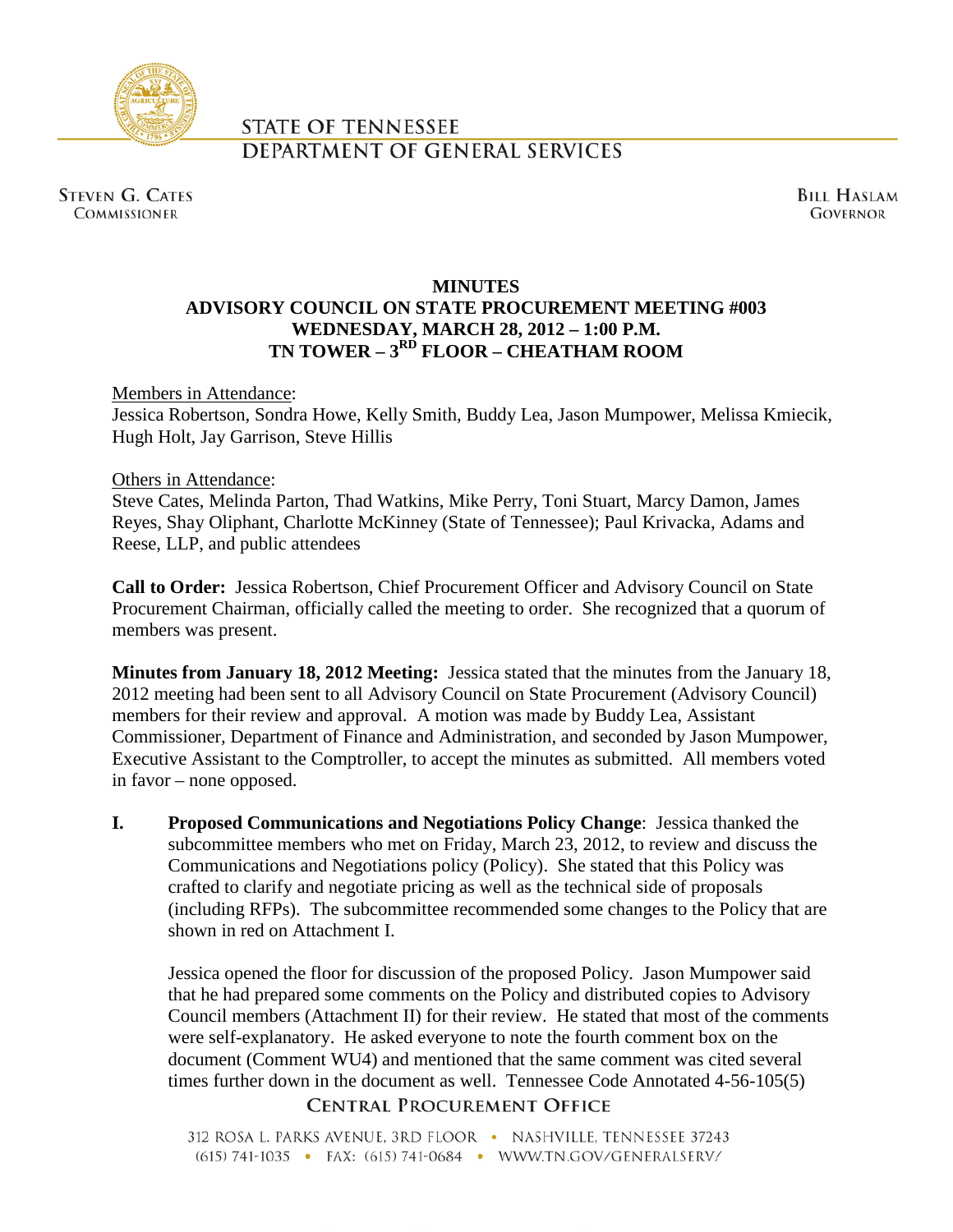states that delegation of authority by the Chief Procurement Officer requires approval by the Comptroller; therefore, he recommends removing the phrase "or delegated state agency" due to too much risk. He then asked Melinda Parton, Director of Management Services, Comptroller of the Treasury, to discuss the other recommended changes.

Melinda stated that the Policy was very well written overall. She briefly reviewed the Comments as shown on Attachment II. In regard to Comment WU8 on page two, she stated they were concerned with the sentence "Negotiations shall be conducted with proposers having a reasonable chance for award". The term "reasonable chance" is of concern because we would need to establish a reason why they would not continue with negotiations. We may not continue negotiations with every proposer because there may not be a need to, but they may still be in the process. She said the wording should be changed but was not exactly sure what would be best. She asked the Advisory Council for their input regarding the language that should be substituted. Paul Krivacka, currently with Adams and Reese, LLP, suggested using the phrase "competitive range". At this point, Jessica stopped the discussion to introduce Paul as the new Category Management/Legal Team Director for the Central Procurement Office. He will start his employment with the State of Tennessee on Monday, April 2, 2012. She also introduced Shay Oliphant as the new Director of Sourcing for the Central Procurement Office. Resuming the Policy discussion, Melinda indicated that using the phrase "competitive range" would be acceptable. She then referenced Comments WU9 and WU10 and stated the reasons for recommending they be changed as shown on Attachment II.

Buddy Lea stated that he struggled with using the words "responsive and responsible" bidders in the Policy (first paragraph under Policy and Procedure) so as not to exclude any bidders who may be technically non-responsive. A short discussion was held and it was agreed by the Advisory Council that it is acceptable to have the Policy state "... responsive and responsible proposers. . ."

Jason Mumpower made a motion to adopt the Policy with the changes discussed and as reflected in the Comments shown on Attachment II. The motion was seconded by Kelly Smith, Assistant Commissioner, Department of General Services. All members voted in favor – none opposed.

Jessica indicated that the Communications and Negotiations Policy will be on the agenda for the Procurement Commission meeting to be held on April 11, 2012.

**II. Update on Common form for businesses to submit for procurement opportunities with government agencies**: A subcommittee was formed to review this issue and Hugh Holt, Purchasing Director, Knox County Government, gave a report of their findings. The subcommittee prepared a memorandum to the full Advisory Council (Attachment III) stating the reasons why they feel that this is not a viable project at this time. He said if the State ever decided to replace Edison, then it may be an option at that time.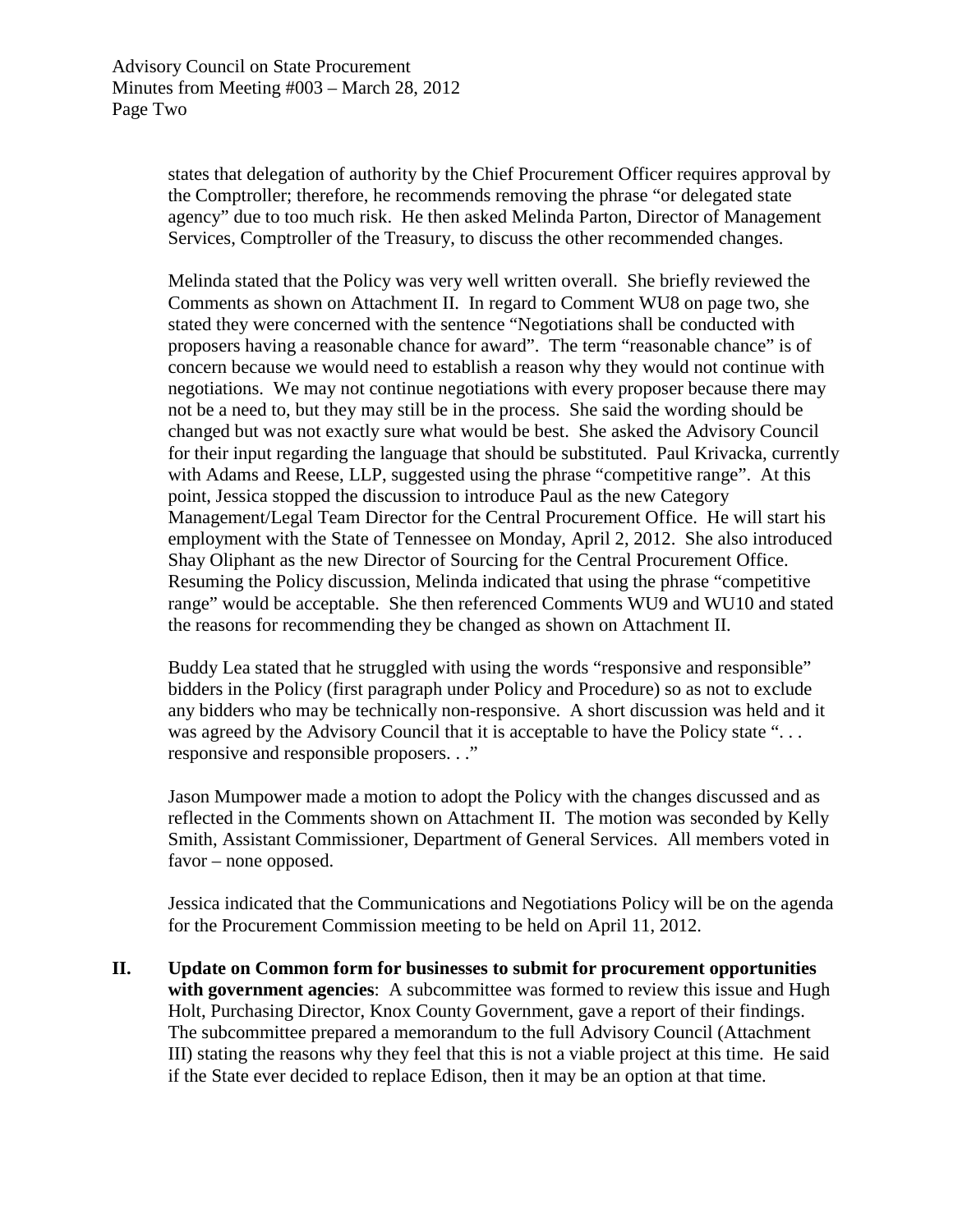Advisory Council on State Procurement Minutes from Meeting #003 – March 28, 2012 Page Three

> Jason Mumpower made a motion to accept the report as presented. The motion was seconded by Sondra Howe, Department of Military. All members voted in favor – none opposed.

- **III. Proposed Legislation Changes**: Jessica shared with the Advisory Council that the proposed legislation discussed at the January 18, 2012, Advisory Council meeting was signed by the Governor on Tuesday, March 27, 2012, with an effective date of April 1, 2012.
- **IV. Other Business**: Jessica announced that she would like to develop a formal subcommittee of the Advisory Council to review future policies. She opened the floor for volunteers and the following members indicated they would be willing to serve:

Steve Hillis Jason Mumpower Melissa Kmiecik Hugh Holt Kelly Smith Sondra Howe Buddy Lea Jay Garrison

Due to the number of volunteers, it was agreed that they could serve in a pool of members to be called upon as needed for policy subcommittees. If any council member not in attendance would like to volunteer to serve in this pool, please contact Charlotte McKinney, Executive Administrative Assistant, Central Procurement Office.

Steve Hillis asked Jessica how she sees this Advisory Council handling policy review as far as getting it to legislation. She indicated that if the Central Procurement Office initiates the policy, it will be brought before the Advisory Council very early in the process. If the policy initiates from another department/agency, then the Advisory Council Chair will call a meeting at the point that we are notified. She indicated that timing is critical and that we would have to call meetings on short notice sometimes. Kelly Smith and Jason Mumpower emphasized that it is not in the best interest of the Council to review all bills (120+) and that a judgment call would be required. Steve had questions regarding a particular bill that was related to procurement. Jason Mumpower said that it was a Comptroller bill and he would be happy to discuss with Steve outside of the Council meeting. Thad Watkins, Legal Counsel, Department of General Services, added that the bill refers only to local government and not state government. Jessica reminded the Council that it will only consider policies that pertain to state government.

**Adjournment**: Seeing no additional questions or business for this meeting, Jessica asked for a motion to adjourn. Motion for adjournment was made by Kelly Smith and seconded by Buddy Lea. All members voted in favor to adjourn – none opposed.

**Attachments**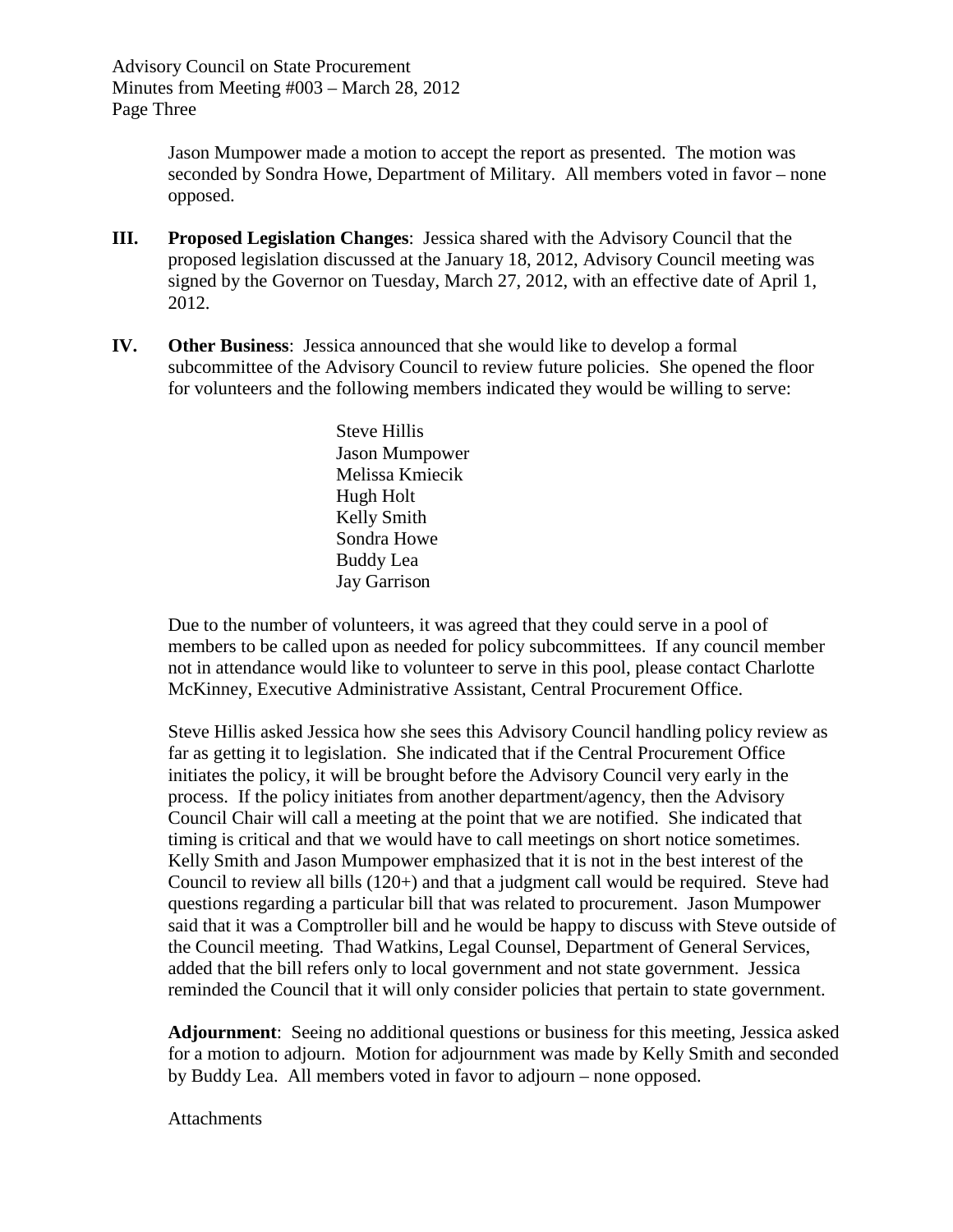# **Communications and Negotiations Policy (as revised per subcommittee recommendations on 3/23/12)**

Effective: Upon passage by the Procurement Commission Prepared by: Tennessee Department of General Services, Central Procurement Office

### **Purpose**

To establish a consistent, equitable process for communicating, clarifying and negotiating with proposers viable for contract award during the procurement solicitation and contract finalization phases.

### **Scope**

This policy applies to all procurements and resulting contracts where the solicitation and award are conducted by the Department of General Services, Central Procurement Office or a state agency with delegated purchasing authority from the Chief Procurement Officer.

### **Definitions**

For purposes of this policy, existing definitions are listed below:

"Procurement" - means buying, purchasing, renting, leasing, or otherwise acquiring any goods or services. It also includes all functions that pertain to the obtaining of any goods or service, including the description of requirements, selection and solicitation of sources, preparation and award of a contract, and all phases of contract administration [Tenn. Code Ann. §4-56-101(6)];

"Proposer" - includes a "bidder" or "proposer" that is a legal entity that has properly registered as required by the state. The terms "bidder" and "proposer" may be used interchangeably for the term "proposer" [Tenn. Code Ann. §4-56-101(7)];

"Responsible bidder" – means a person who has the capacity in all respects to perform fully the contract requirements, and the integrity and reliability which will assure good faith performance [Tenn. Code Ann. §12-3-201(6)]; and

"Responsive bidder" – means a person who has submitted a bid (proposal) which conforms in all material respects to the invitation to bid (Request for Proposal) [Tenn. Code Ann. §12-3-201(7)].

### **Policy and Procedure**

All communications, clarifications and negotiations shall be conducted in a manner that supports a transparent competitive procurement process. As appropriate, solicitations should document a statement concerning whether negotiations may be conducted with responsible proposers who submit proposals determined to have a reasonable chance of being selected for award. The Central Procurement Office, or delegated state agency, shall assign and maintain a single point of contact for proposers throughout the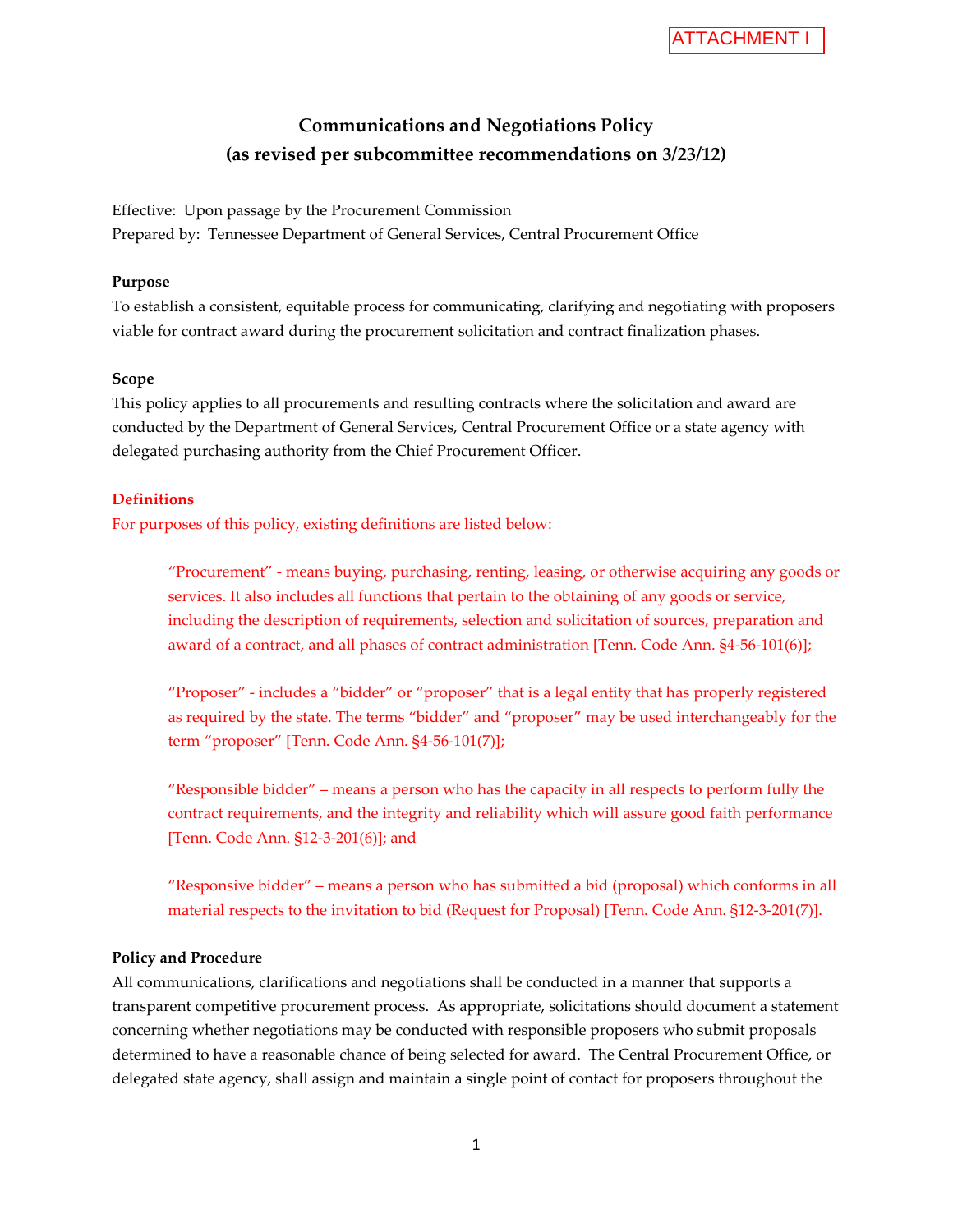procurement process. All communications, clarifications and negotiations shall be memorialized in writing and maintained in the procurement file. Documentation to the procurement shall include:

- A log of the date and times of each meeting with a proposer, including the identity of the proposer
- A description of the nature of all communications with each proposer
- A copy of all written communications, including electronic communications, with each proposer

All communications, clarifications and negotiations shall be conducted in a manner that maintains fairness in the disclosure of information. There shall be no disclosure of the proposal contents until after the intent to award notice is issued by the Central Procurement Office, or delegated state agency. In conducting communications, clarifications or negotiations with a proposer, information derived from proposals submitted by competing proposers may be used in discussion only if the identity of the proposer providing the information is not disclosed to others. The Central Procurement Office, or delegated state agency, shall provide equivalent information to all proposers with whom communications or negotiations are conducted. Proposer identity shall not be disclosed until after the intent to award notice is issued by the Central Procurement Office, or delegated state agency. There shall be no public comment on the procurement process until after the intent to award notice is issued.

All communications, clarifications and negotiations shall be conducted in a manner that supports fairness in proposal improvement. All parties involved in the negotiation, performance, or administration of procurements and contracts shall act in good faith. Clarification communications shall ensure all proposers have a reasonable opportunity to address issues such as non-responsiveness, ambiguity, or suspected mistakes. Negotiations shall only be conducted with proposers having a reasonable chance for award. All proposers shall be given fair and equal treatment, therefore equivalent information shall be provided in communications and negotiations and a consistent evaluation process and criteria shall be upheld throughout the procurement. Price negotiations, including target pricing, may be conducted as long as equivalent information is provided to all proposers having a reasonable chance for award. Target pricing may be based on considerations such as current pricing, market considerations, benchmarks, budget availability, or other method that does not reveal individual proposer pricing. During price negotiations proposers are not obligated to meet or beat target prices, but will not be allowed to increase prices.

### **Related Rules and Policies**

Rule 0620-3-3-.03(2)(i) Policy .03a-11

**Approval Signature**

\_\_\_\_\_\_\_\_\_\_\_\_\_\_\_\_\_\_\_\_\_\_\_\_\_\_\_\_\_\_\_\_\_\_\_\_\_\_\_ Jessica Robertson, Chief Procurement Officer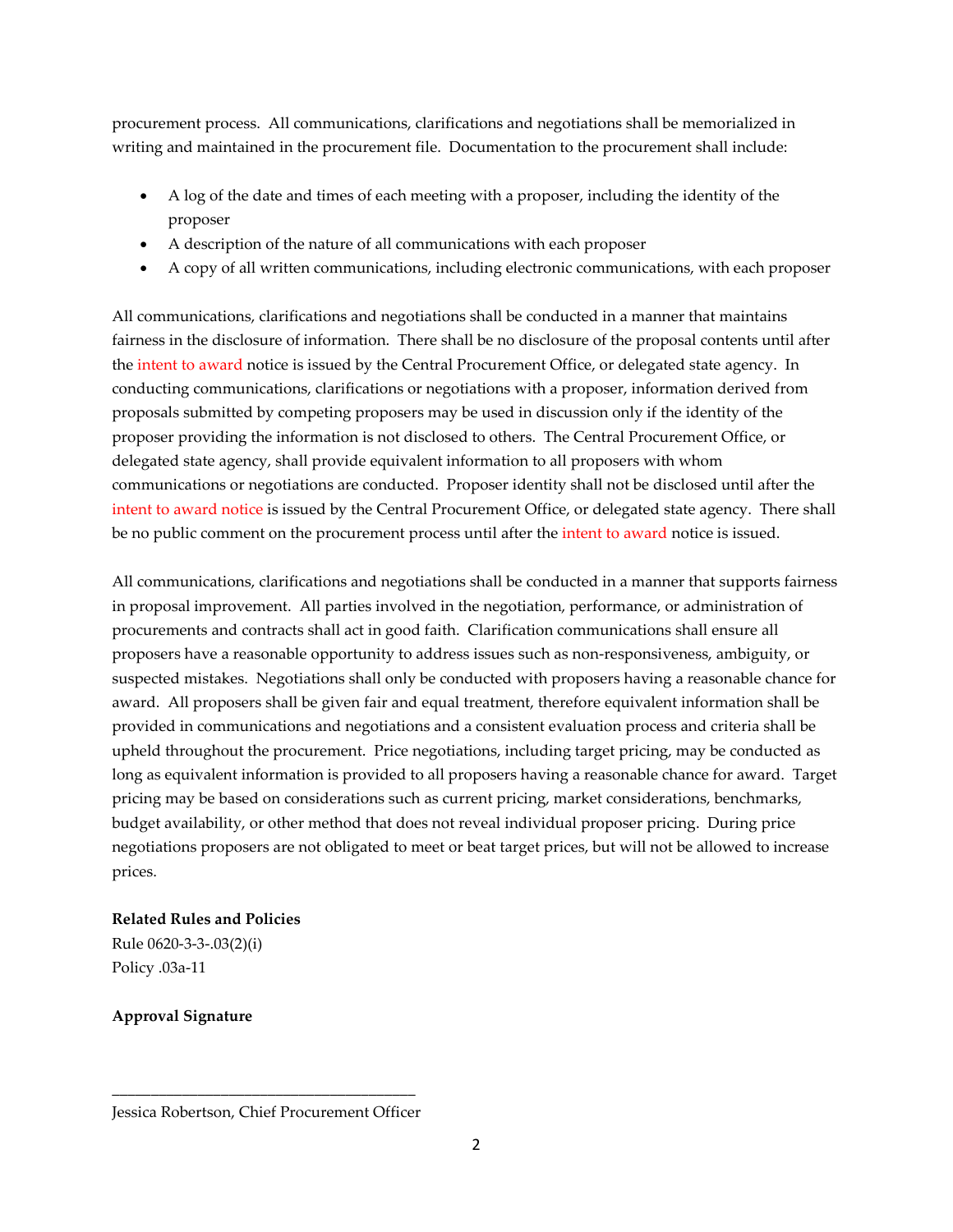#### **Communications and Negotiations Policy**

Effective: Upon passage by the Procurement Commission Prepared by: Tennessee Department of General Services, Central Procurement Office

#### **Purpose**

To establish a consistent, equitable process for communicating, clarifying and negotiating with proposers viable for contract award during the procurement solicitation and contract finalization phases.

#### **Scope**

This policy applies to all procurements and resulting contracts where the solicitation and award are conducted by the Department of General Services, Central Procurement Office or a state agency with delegated purchasing authority from the Chief Procurement Officer.

#### **Policy and Procedure**

All communications, clarifications and negotiations shall be conducted in a manner that supports a transparent competitive procurement process. As appropriate, solicitations should document a statement concerning whether negotiations may be conducted with responsive and responsible proposers who submit proposals determined to have a reasonable chance of being selected for award. The Central Procurement Office, or delegated state agency, shall assign and maintain a single point of contact for proposers throughout the procurement process. All communications, clarifications and negotiations shall be memorialized in writing and maintained in the procurement file. Documentation to the procurement shall include:

- A log of the date and times of each meeting with a proposer, including the identity of the proposer and their representative.
- A description of the nature or reason for  $\Theta$ f all communications with each proposer
- A copy of all written communications, including electronic communications, with each proposer

All communications, clarifications and negotiations shall be conducted in a manner that maintains fairness in the disclosure of information. There shall be no disclosure of the proposal contents until after the procurement evaluation notice is issued by the Central Procurement Office, or delegated state agency. In conducting communications, clarifications or negotiations with a proposer, information derived from proposals submitted by competing proposers may be used in discussion only if the identity of the proposer providing the information is not disclosed to others. The Central Procurement Office, or delegated state agency, shall provide equivalent information to all proposers with whom communications or negotiations are conducted. Proposer identity shall not be disclosed until after the procurement evaluation notice of award is issued by the Central Procurement Office, or delegated state agency. There shall be no public comment on the procurement process until after the procurement evaluation notice of award is issued.

**Comment [WU1]:** Recommend changing to that are responsive and responsible and can continue in the process "

**Comment [WU2]:** Too much risk for agencies to be delegated this authority right away, until such time that training can be provided and the process for negotiation described has been utilized by central staff enough to ensure consistent application of the process. Recommend removing this procurement method from use by agencies for now.

**Comment [WU3]:** Suggest "reasonable chance" be changed to be based on criteria provided to all proposers upon the issuance of the procurement document in determining who would continue to the negotiations stage.

**Comment [WU4]:** Recommend removing for now. Too much risk.

**Comment [WU5]:** Recommend removing for now. Too much risk.

**Comment [WU6]:** Recommend removing for now. Too much risk.

**Comment [WU7]:** Recommend removing for now. Too much risk.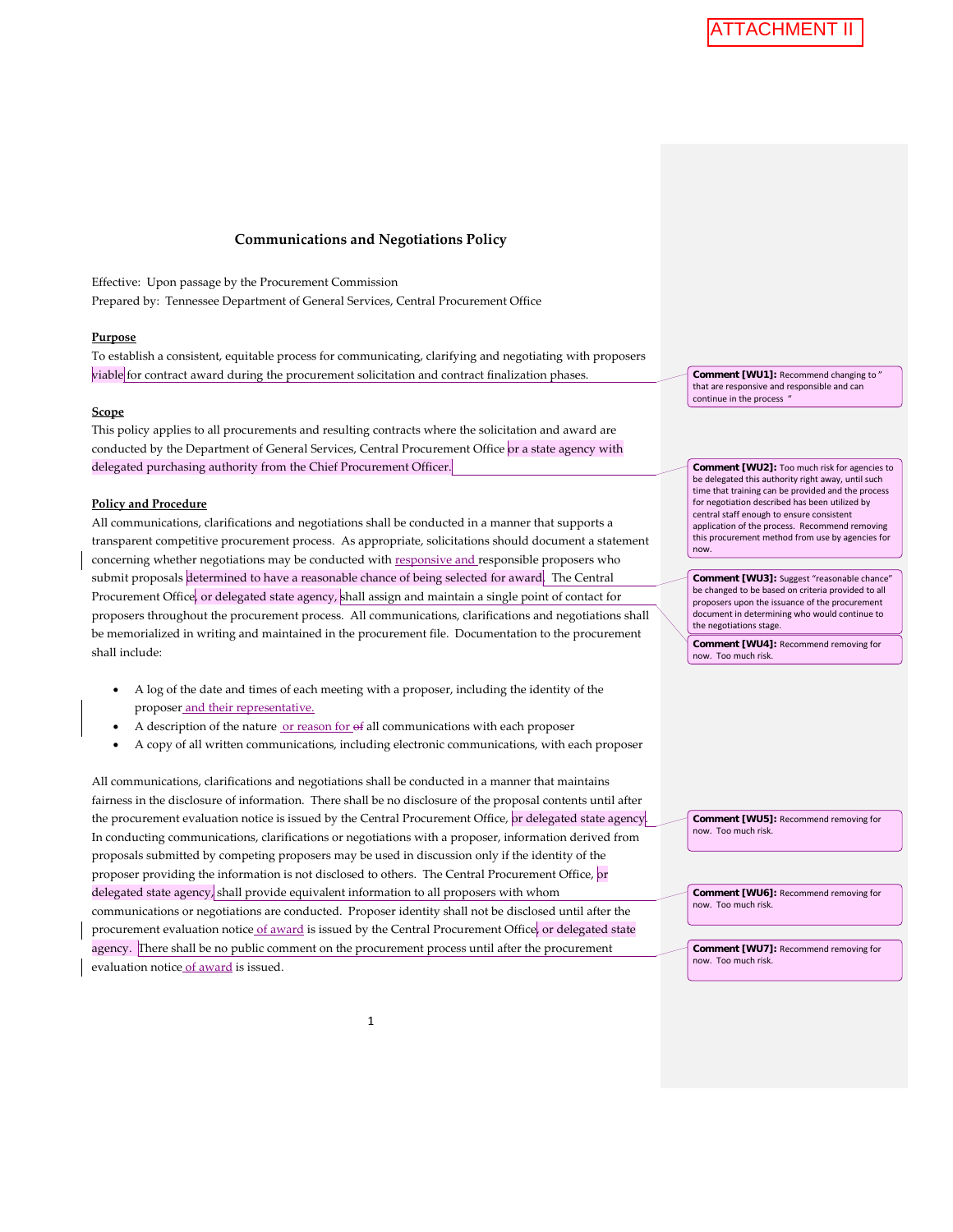All communications, clarifications and negotiations shall be conducted in a manner that supports fairness in proposal improvement. All parties involved in the negotiation, performance, or administration of procurements and contracts shall act in good faith. Clarification communications shall ensure all proposers have a reasonable opportunity to address issues such as non-responsiveness, ambiguity, or suspected mistakes. Negotiations shall only be conducted with proposers having a reasonable chance for award. All proposers shall be given fair and equal treatment, therefore equivalent information shall be provided in communications and negotiations and a consistent evaluation process and criteria shall be upheld throughout the procurement. Price negotiations, including target pricing, may be conducted as long as equivalent information is provided to all proposers having a reasonable chance for award. Target pricing may be based on considerations such as current pricing, market considerations, benchmarks, budget availability, or other method that does not reveal individual proposer pricing. During price negotiations proposers are not obligated to meet or beat target prices, but will not be allowed to increase prices.

#### **Related Rules and Policies**

Rule 0620-3-3-.03(2)(i) Policy .03a-11 and Rule 0690-3-1-.05(1) Policy and Procedures 10.2

**Approval Signature**

Jessica Robertson, Chief Procurement Officer

Advisory Council on State Procurement Comment:

**Comment [WU8]:** Suggest "reasonable chance" be changed to be based on criteria provided to all proposers upon the issuance of the procurement document in determining who would continue to the negotiations stage.

**Comment [WU9]:** Recommend changing to "budget considerations." Availability can be interpreted to mean we will target pricing up the available budget.

**Comment [WU10]:** Recommend that the current policies and procedures documents be marked for change and presented to the Procurement Commission for final approval. These documents are the reference points for all policies and procedures and any changes should be reflected in these documents.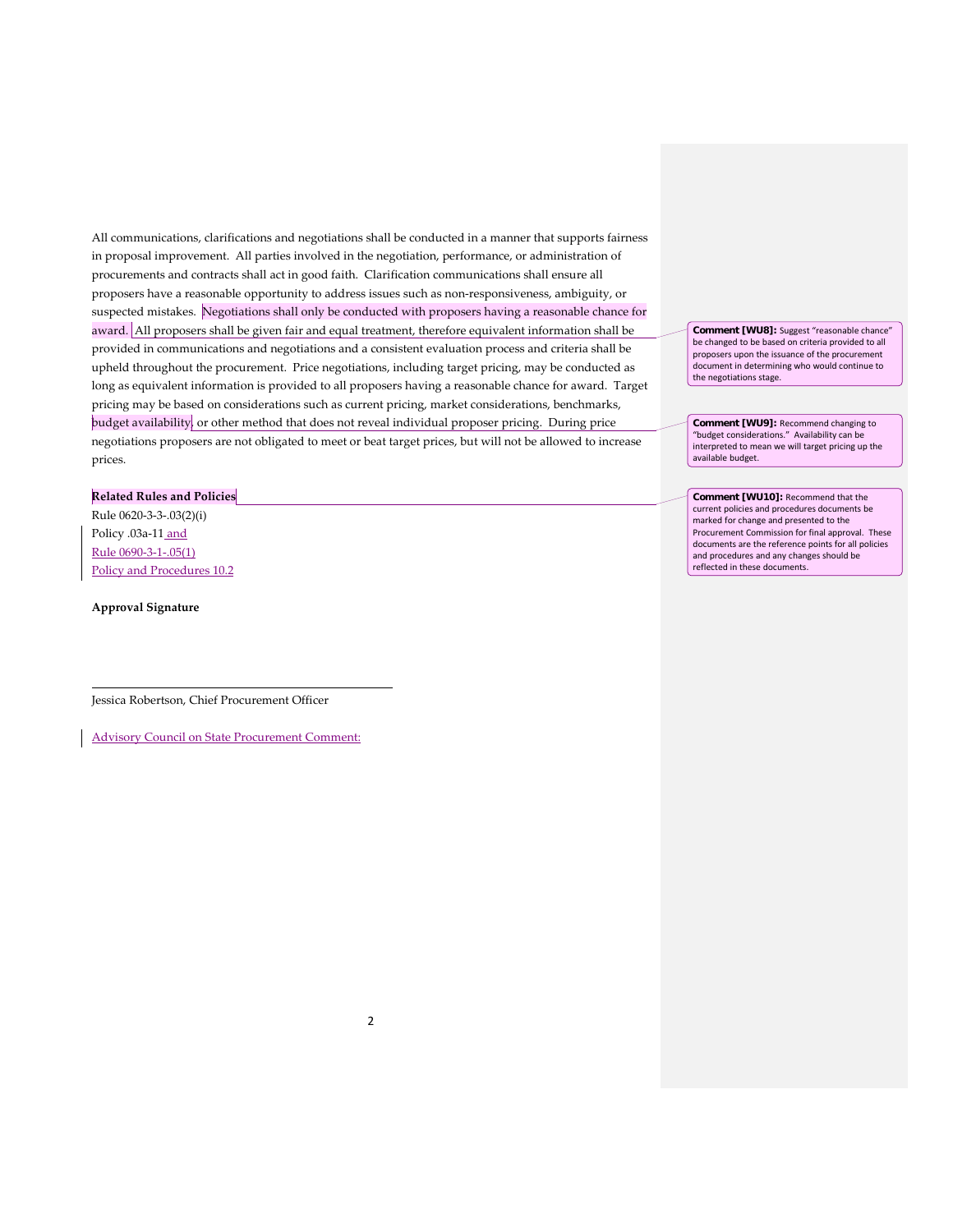

# **STATE OF TENNESSEE** DEPARTMENT OF GENERAL SERVICES

**STEVEN G. CATES COMMISSIONER** 

**BILL HASLAM GOVERNOR** 

# **M E M O R A N D U M**

| TO:          | The Advisory Council on State Procurement                                                                         |
|--------------|-------------------------------------------------------------------------------------------------------------------|
| <b>FROM:</b> | Subcommittee on Common Bidder/Vendor Registration Form<br>(Hugh Holt, Melissa Kmiecik, Matt Thompson, Mike Perry) |
| DATE:        | March 20, 2012                                                                                                    |
|              | <b>SUBJECT:</b> Universal Bidder/Vendor Application for Tennessee Political Subdivisions                          |

On December 20, 2011, State Representatives Bill Dunn and Harry Tindell formally requested that Jessica Robertson, Chief Procurement Officer, evaluate the possibility of a common bidder/vendor registration form for businesses to complete that any governmental agency could accept. A subcommittee was formed to study the concept and report back to the full Advisory Council on State Procurement (Council). The subcommittee consisted of Hugh Holt, Melissa Kmiecik, Matt Thompson, and Mike Perry.

Research into the development of a universally accepted application to register bidders/vendors for political subdivisions has identified few public sector jurisdictions employing this methodology. Four states; North Carolina, Georgia, Arizona, and Virginia have attempted to standardize the process. However, only two, Arizona and Virginia, have viable programs and both charge an annual fee to vendors for registration to fund the program. The subcommittee feels that a "pay to play" program would result in many vendors declining to register to do business with governmental entities in Tennessee and would particularly have a detrimental effect on minority-owned, woman-owned, service-disabled veteran-owned and small businesses.

The Tennessee Municipal League was contacted to determine if they knew anyone utilizing such an application or had any interest in pursuing such a process. They did not know of any such utilization and declined to involve themselves in such a project. We also contacted the Tennessee County Services Association with the same questions. Executive Director David Seivers stated that in talking to his members, some were actually opposed to the idea because "they feel, unlike the state, they are set up differently with different operational and legal powers for various justifiable reasons". He went on to quote a member, "I don't know how ONE (1) application could serve every entity throughout the state … too many variables and different legal opinions… also we have different budget accounts and laws that play into the equation".

# **CENTRAL PROCUREMENT OFFICE**

312 ROSA L. PARKS AVENUE. 3RD FLOOR · NASHVILLE. TENNESSEE 37243 (615) 741-1035 • FAX: (615) 741-0684 • WWW.TN.GOV/GENERALSERV/